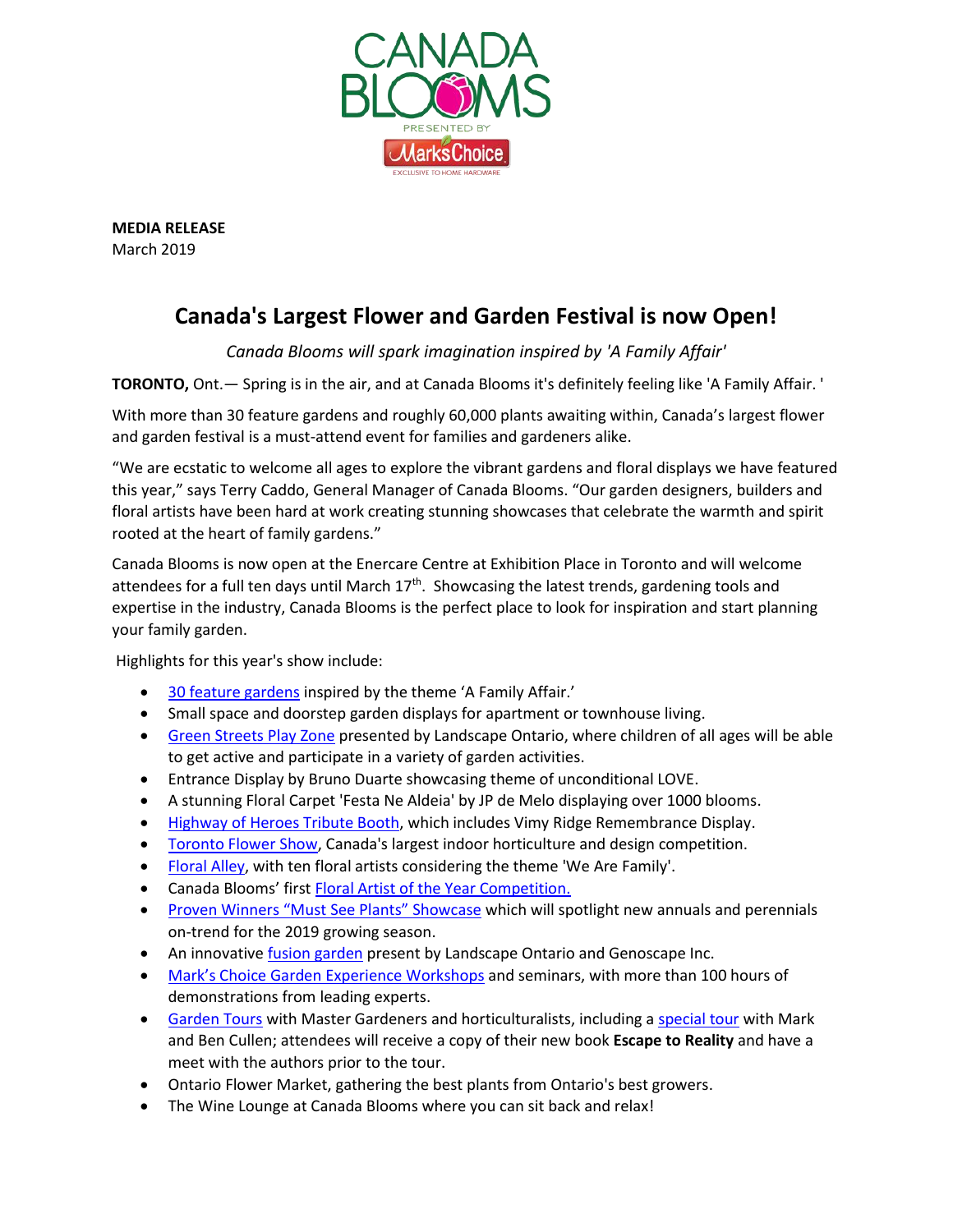

"This year's stunning feature gardens, floral displays and creative workshops will be sure to capture the imagination," says Caddo. "We are ecstatic to celebrate families and invite children of all ages to have fun and discover the joys of gardening at Canada Blooms."

## **Canada Blooms by the Numbers:**

| 200,000 | The number of visitors who annually attend Canada Blooms                                                                                                                                                     |
|---------|--------------------------------------------------------------------------------------------------------------------------------------------------------------------------------------------------------------|
| 60,000  | Number of plants brought in yearly<br>$\bullet$                                                                                                                                                              |
| 1,700   | Tons of sand used (that is 700 pickup trucks, or 250 elephants)<br>$\bullet$                                                                                                                                 |
| 1,500   | Square footage of the Ontario Flower Growers Floral Market<br>$\bullet$                                                                                                                                      |
| 300     | Cubic yards of mulch used (enough to fill 319 hot tubs)<br>$\bullet$                                                                                                                                         |
| 100     | Canada Blooms is one of Ontario's Top 100 Festivals<br>Hours of seminars and demonstrations by Canada's leading gardening<br>$\bullet$<br>experts<br>Number of exhibitors at Canada Blooms 2019<br>$\bullet$ |
| 90      | Percentage of plant material grown in Ontario                                                                                                                                                                |
| 30      | Number of feature gardens<br>$\bullet$<br>Tractor trailer loads of stone and concrete products<br>$\bullet$                                                                                                  |
| 10      | <b>Competitors in Toronto Flower Show</b><br>٠<br>Days of Canada Blooms                                                                                                                                      |
| 5       | <b>Balcony Gardens</b><br><b>Front yard Gardens</b>                                                                                                                                                          |

Mark's Choice is Mark and Ben Cullen's personal seal of approval on more than 200 gardening products available exclusively at Home Hardware stores across Canada.

Co-located with the National Home Show, Canada Blooms takes place March  $8^{th}$  to 17<sup>th</sup>, 2019, at the Enercare Centre at Exhibition Place in Toronto. For more information or for tickets, please visit [canadablooms.com.](http://www.canadablooms.com/) Follow Canada Blooms on Twitte[r @CanadaBlooms](http://www.twitter.com/canadablooms) and Like it o[n Facebook.](http://www.facebook.com/canadablooms)

## **About Canada Blooms**

Canada Blooms is an annual world-class festival that connects people to the joys and benefits of nature through experiences with gardens and flowers by promoting, educating, inspiring and celebrating all aspects of horticulture. A not-for-profit organization that gives back to the community throughout the year by funding community garden projects around Ontario, Canada Blooms is also dedicated to providing the community with horticulture expertise, education and resources on an ongoing basis.

Now entering its 23<sup>rd</sup> year, Canada Blooms was founded by Landscape Ontario and The Garden Club of Toronto. Each year it is supported by a committed group of partners, sponsors and volunteers. Canada Blooms has been named One of Ontario's Top 100 Events by Festivals and Events Ontario and One of North America's Top 100 Events by the American Bus Association.